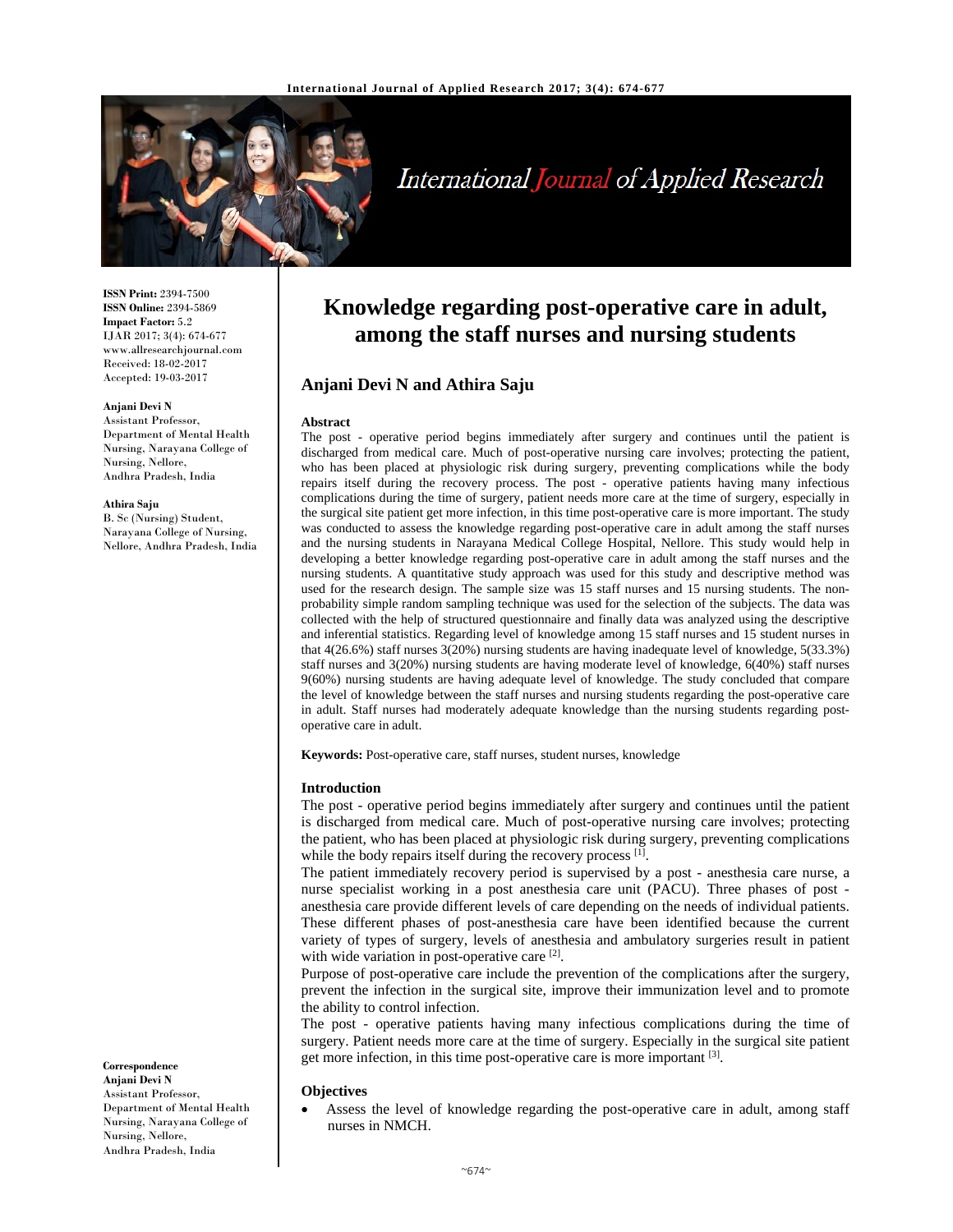- Assess the level of knowledge regarding the postoperative care in adult, among nursing students.
- To find out the association between the levels of knowledge regarding post operative care in adult among staff nurses with their selected socio-demographic variables.
- To find out the association between the levels of knowledge regarding post operative care is adult among nursing students with their selected socio-demographic variables.

# **Methodology [4]**

The present study was aimed to "assess the knowledge regarding postoperative care in adult among the staff nurses and student nurses in NMCH, Nellore. An appropriate design had been selected to conduct the study.

#### **Research approach**

Quantitative approach was adopted to determine the knowledge regarding post operative care in adult, among staff nurses and nursing students in Narayana Medical College Hospital, Nellore.

#### **Research design**

The research design was used for this present study was no experimental descriptive design to identify the knowledge regarding post operative care in adult among staff nurses, and nursing students in Narayana Medical College Hospital, Nellore.

# **Setting**

The setting selected for the study was Narayana Medical College Hospital, Nellore, which was located in the urban area with attached to super specialty hospital. This is 1750 bedded hospital with all the specialties with skilled staff and specialized equipments. The college was situated with the distance of 8km from Nellore City. The setting selected for this study in post operative wards which consist of 2 units with bed strength of 25 and 20 nurses working in unit area.

#### **Sample**

The sample for the present study includes the all nursing students and staff nurses who full fill the inclusion criteria.

#### **Sample size**

The sample size for the present study was 30, 15 staff nurses and 15 nursing students.

# **Sample technique**

Non probability convenience sample was adopted for this study

#### **Data analysis& interpretation Section-I**

- Frequency and percentage distribution of sociodemographic variables among staff nurses.
- Frequency and percentage distribution of sociodemographic variables among student nurses.

#### **Section-II**

 Comparison of level of knowledge regarding postoperative care of adult between staff nurses and nursing students.

#### **Section-III**

 Comparison of mean and standard deviation of level of knowledge among staff nurses and student nurses.

#### **Section-IV**

- Association between the level of knowledge regarding postoperative care of adult among staff nurses with their selected demographic variable.
- Association between the level of knowledge regarding postoperative care of adult among student nurses with their selected demographic variables.

#### **Section-I**

Table 1: Frequency and percentage distribution of the staff nurses based on age  $(n=15)$ 

| Age              | <b>Frequency</b> (f) | Percentage $(\%$ ) |
|------------------|----------------------|--------------------|
| a) $22-24$ years |                      | 86.7               |
| b) $25-27$ years |                      | 13.3               |
| Total            |                      |                    |

Table No: 1 the above table shows that with regard to age. There are 13(86.7%) are belongs to 22-24 years, 2(13.3%) are belongs to 25-27 years.

| <b>Table 2:</b> Frequency and percentage distribution of staff nurses |
|-----------------------------------------------------------------------|
| based on gender. $(n=15)$                                             |

| Gender    | Percentage $(\% )$<br><b>Frequency</b> (f) |  |
|-----------|--------------------------------------------|--|
| a) Male   |                                            |  |
| b) Female |                                            |  |
| Total     |                                            |  |

Table No: 2 The above table shows that with regard to gender 1(7%) staff nurses are male and 14(93%) are females.

**Table 3:** Frequency and percentage distribution of staff nurses based on educational qualification. (n=15)

| <b>Educational qualification</b> | <b>Frequency</b> (f) | Percentage $(\% )$ |
|----------------------------------|----------------------|--------------------|
| a) GNM                           |                      |                    |
| b) BSC                           |                      |                    |
| Total                            |                      | 0 <sup>0</sup>     |

Table No: 3 The above table shows that with regarding to educational qualification of staff nurses there were GNM 4(27%) and 11(73%) were BSC(N).

**Table 4:** Frequency and percentage distribution of staff nurses regarding based on year of experience. (n=15)

| Year of experience | <b>Frequency</b> (f) | Percentage $(\% )$ |
|--------------------|----------------------|--------------------|
| a) $0-1$ year      |                      |                    |
| b) $2-4$ year      |                      |                    |
| Total              |                      | M                  |

Table No: 4 The above table shows that with regard year of experience 4(27%) are belongs to 0-1 years, 11(73%) staff nurses are belongs to 2-4 years of experience.

**Table 5:** Frequency and percentage distribution of staff nurses based on CNE attended. (n=15)

| <b>CNE</b> attended | <b>Frequency</b> (f) | Percentages (%) |
|---------------------|----------------------|-----------------|
| No                  |                      | . 00.           |
| Total               |                      | 100.            |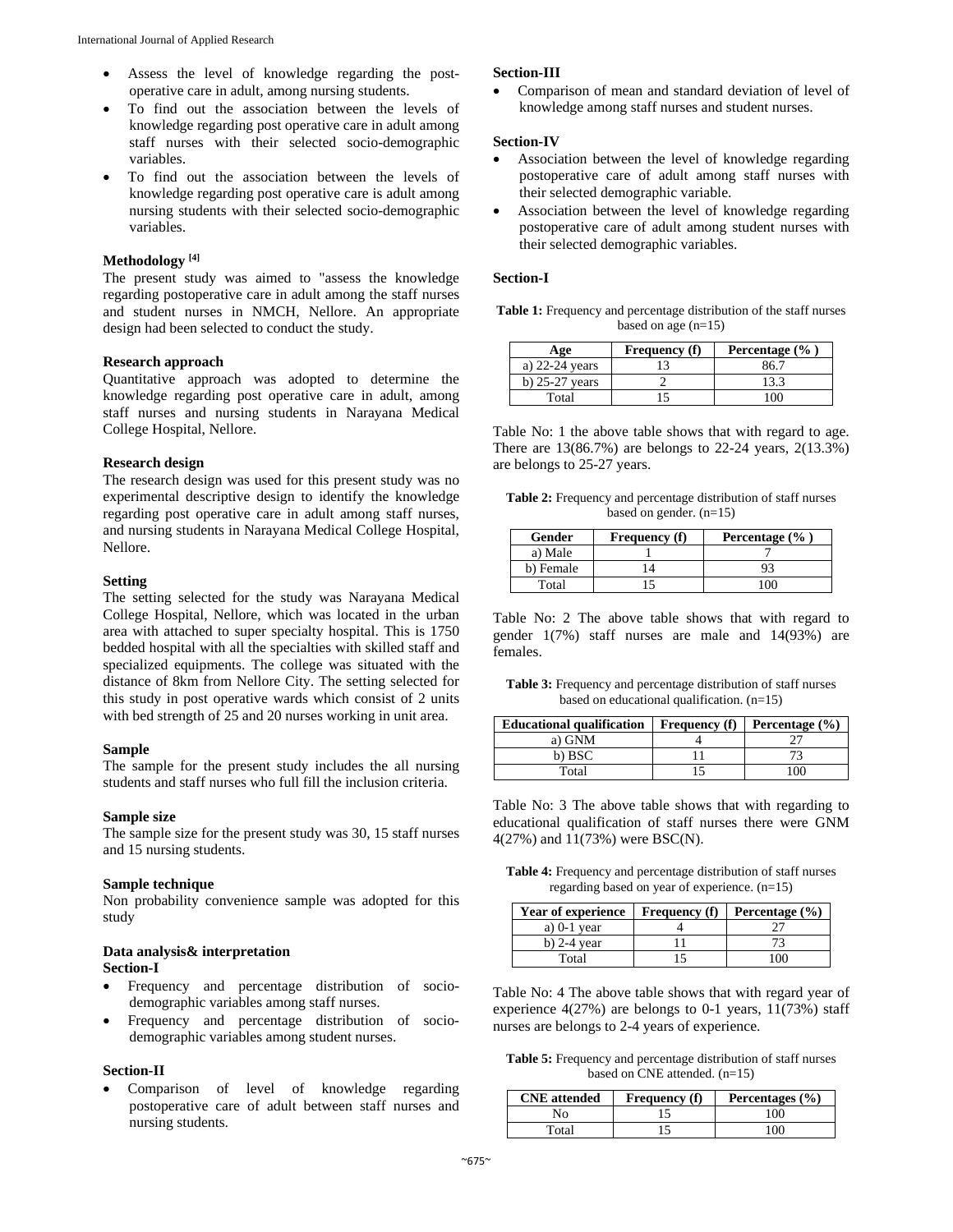Table No: 5 The above table shows that with regard to attending CNE programme 15(100%) staff nurses are not attended

### **Part-B**

Table 6: Frequency and percentage distribution of nursing students based on age. (n=15)

| Age              | <b>Frequency</b> (t) | Percentage $(\% )$ |
|------------------|----------------------|--------------------|
| a) $18-20$ years |                      | 40                 |
| b) $20-21$ years |                      | 60                 |
| Total            |                      | 0 <sup>0</sup>     |

Table No: 6 The above table shows that with regard to there were 6 (40%) are belongs to 18-20 years, 9(60%) are belongs to 20-21 years.

**Table 7:** Frequency and percentage distribution of student nurses based on educational qualification. (n=15)

| <b>Educational qualification</b> | <b>Frequency</b> (f) | Percentage $(\% )$ |
|----------------------------------|----------------------|--------------------|
| a) GNM                           |                      |                    |
| b) $BSc(N)$                      |                      | 87                 |
| Total                            |                      | 0 <sup>0</sup>     |

Table No: 7 The above table shows that with regard educational qualification 2(13%) students are GNM, 13(87%) are B.Sc (N).

**Table 8:** Frequency and percentage distribution of student nurses based on year of course. (n=15)

| <b>Course</b><br><b>Frequency</b> (f) |  | Percentage $(\% )$ |
|---------------------------------------|--|--------------------|
| a) $2nd$ year                         |  |                    |
| b) $3^{\text{rd}}$ vear               |  | 60                 |
| Total                                 |  |                    |

Table No: 8 the above table shows that with regard year of course  $6(40%)$  students were  $2<sup>nd</sup>$  year,  $9(60%)$  students were in 3rd year

**Table 9:** Frequency and percentage distribution of student nurses based on CNE attended. (n=I5)

| <b>CNE</b> attended | <b>Frequency</b> (f) | percentage% |
|---------------------|----------------------|-------------|
| b) no               |                      | 100         |
| Total               |                      | 100         |

Table No: 9 The above table shows that regarding attending CNE programme. There were 15(100%) students are not attended CNE.

#### **Section -II**

**Table 10:** Comparison of level of knowledge regarding post-operative care in adult between staff nurses and nursing students. (n=30)

| Level of knowledge    | <b>Staff nurses</b>  |                    |                      | <b>Nursing students</b> |
|-----------------------|----------------------|--------------------|----------------------|-------------------------|
|                       | <b>Frequency</b> (f) | Percentage $(\% )$ | <b>Frequency</b> (f) | Percentage $(\% )$      |
| In adequate $(<50\%)$ |                      | 26.7               |                      |                         |
| Moderate (51-70%)     |                      | 33.3               |                      |                         |
| Adequate $(>70\%)$    |                      | 40                 |                      | 60                      |
| Total                 |                      | 100                |                      |                         |

Table No.10 Shows that regarding level of knowledge among 15 staff nurses and 15 student nurses in that 4(26.6%) staff nurses 3(20%) nursing students are having inadequate level of knowledge, 5(33.3%) staff nurses and 3(20%) nursing students are having moderate level of knowledge, 6(40%) staff nurses 9(60%) nursing students are having adequate level of knowledge.

**Section - III** 

**Table 11:** Comparison of level of knowledge regarding pap smear among staff nurses and nursing students (N=30)

| Sample categories   | Mean | <b>Standard Deviation</b> |
|---------------------|------|---------------------------|
| <b>Staff Nurses</b> | 17.3 | 3.84                      |
| Nursing students    | 16.6 | 3.17                      |

Tables No 11: shows that the mean value of staff nurses is 17.3 and standard deviation is 3.84 and among nursing students mean is 16.6 and standard deviation is 3.17.

# **Section-IV**

| Demographic variables     | Adequate |               | Moderate |               | In adequate |               | Chi-square                         |
|---------------------------|----------|---------------|----------|---------------|-------------|---------------|------------------------------------|
|                           |          | $\frac{0}{0}$ |          | $\frac{0}{0}$ |             | $\frac{0}{0}$ | <b>X2</b>                          |
| Age in years              |          |               |          |               |             |               |                                    |
| a) $22-24$ years          | 3        | 20            | 4        | 26.6          | 6           | 40            | $c=1.584,t=5.99,d=2, p=0.05, (NS)$ |
| b) $25-27$ years          |          | 6.6           |          | 6.7           | $\Omega$    | $\Omega$      |                                    |
| <b>Sex</b>                |          |               |          |               |             |               |                                    |
| a) Male                   |          | 6.6           | $\Omega$ | $\Omega$      | $\Omega$    | $\Omega$      | c=13.60, t=5.99, d=2, p=0.05 (S)   |
| b) Female                 | 3        | 20            | 5        | 33.3          | 6           | 40            |                                    |
| Educational qualification |          |               |          |               |             |               |                                    |
| a) GNM                    | 2        | 13.3          | $\Omega$ | $\Omega$      | 2           | 13.3          | $c=3.067$ , t=9.49,                |
| b) BSc(N)                 | 2        | 13.3          | 5        | 33.3          | 4           | 26.6          | $d=2$ , p=0.05, (NS)               |
| Year of experience        |          |               |          |               |             |               |                                    |
| a) $0-1$                  |          | 6.6           |          | 6.6           | 2           | 13.3          | C=.2553, t=9.49, d=6, p=0.05(NS)   |
| b) $2-4$                  | 3        | 20            | 4        | 26.6          | 4           | 26.6          |                                    |

**Table 12:** Association between the level of knowledge and demographic variables of staff nurses. (n=15)

Note: S- Significant, NS - Not Significant, df= Degree of freedom (r-1) (c-1), T=Table value, C=Calculated value, P=Probability